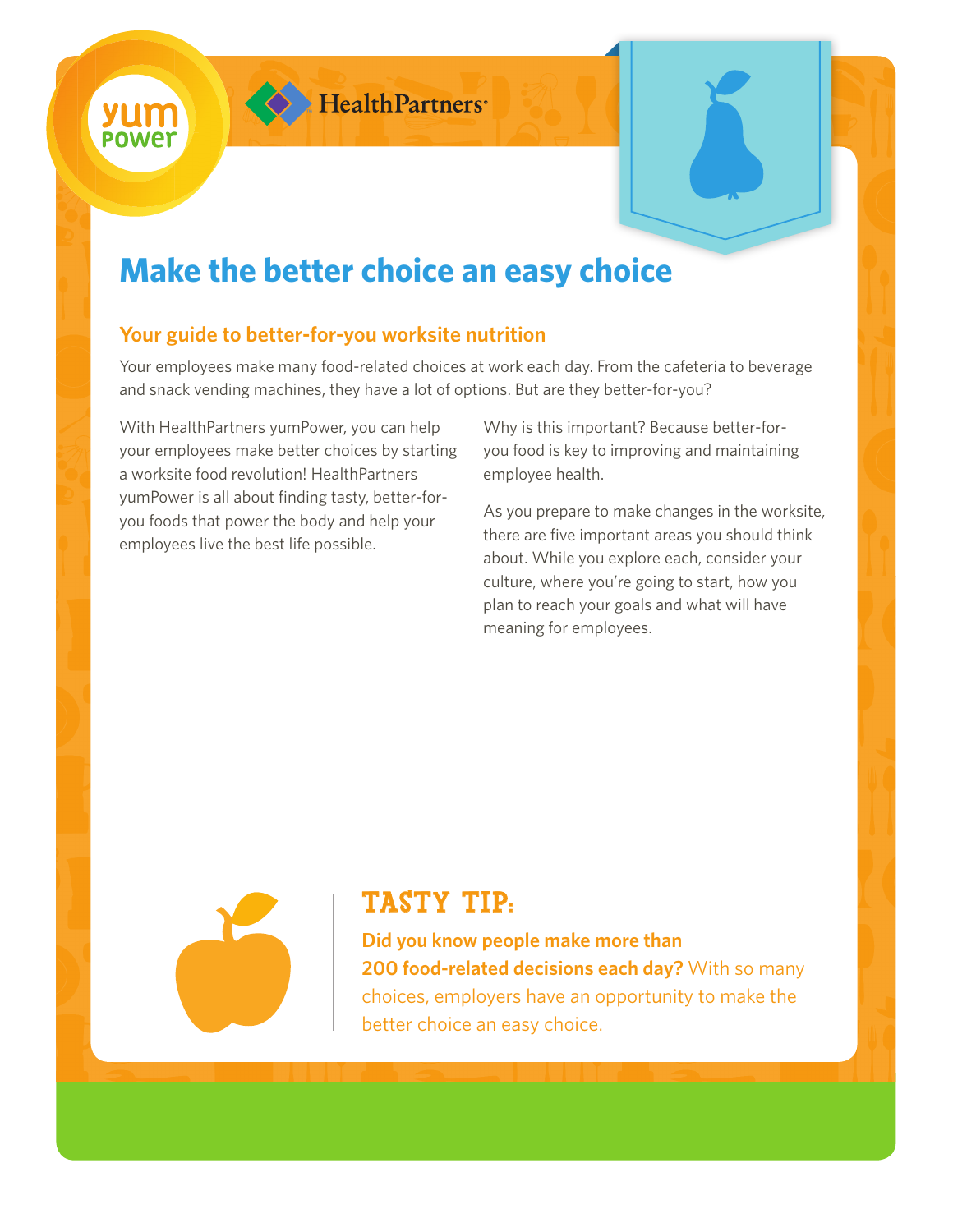## **Get commitment and support**

**1**

How supportive are your leaders of betterfor-you eating? Better-for-you food change is easier when organizational leaders become visible supporters. Ultimately, leaders can be great ambassadors and their support can have a positive impact on better-for-you nutrition at the worksite.

### Here are some ideas to consider around commitment and support:

- *Ask leaders to serve as role models by publicly making better-for-you choices*
- *Highlight leadership support and commitment in employee communications*

## Specific to commitment and support, you can get started with:

*Better-for-you company pledge*

#### **Create food policies, guidelines and recommendations 2**

Effective food policies, guidelines and recommendations can support a culture of better eating. They can include policies around what food vendors serve in a cafeteria, guidelines about which foods are better-foryou or recommendations for vending machine items.

Give careful consideration to each, and allow them to guide a discussion around better-foryou foods at the worksite. Then, put each to paper so they're available for reference.

### When developing policies, guidelines and recommendations, keep the following in mind:

- *Maintain a positive tone. Title documents and policies as "suggestions" or "recommendations."*
- *Offer many options and include suggestions that allow for treats and beverages.*
- To learn more, view these toolkit items:
- *Nutrition guidelines*
- *Catering choices*

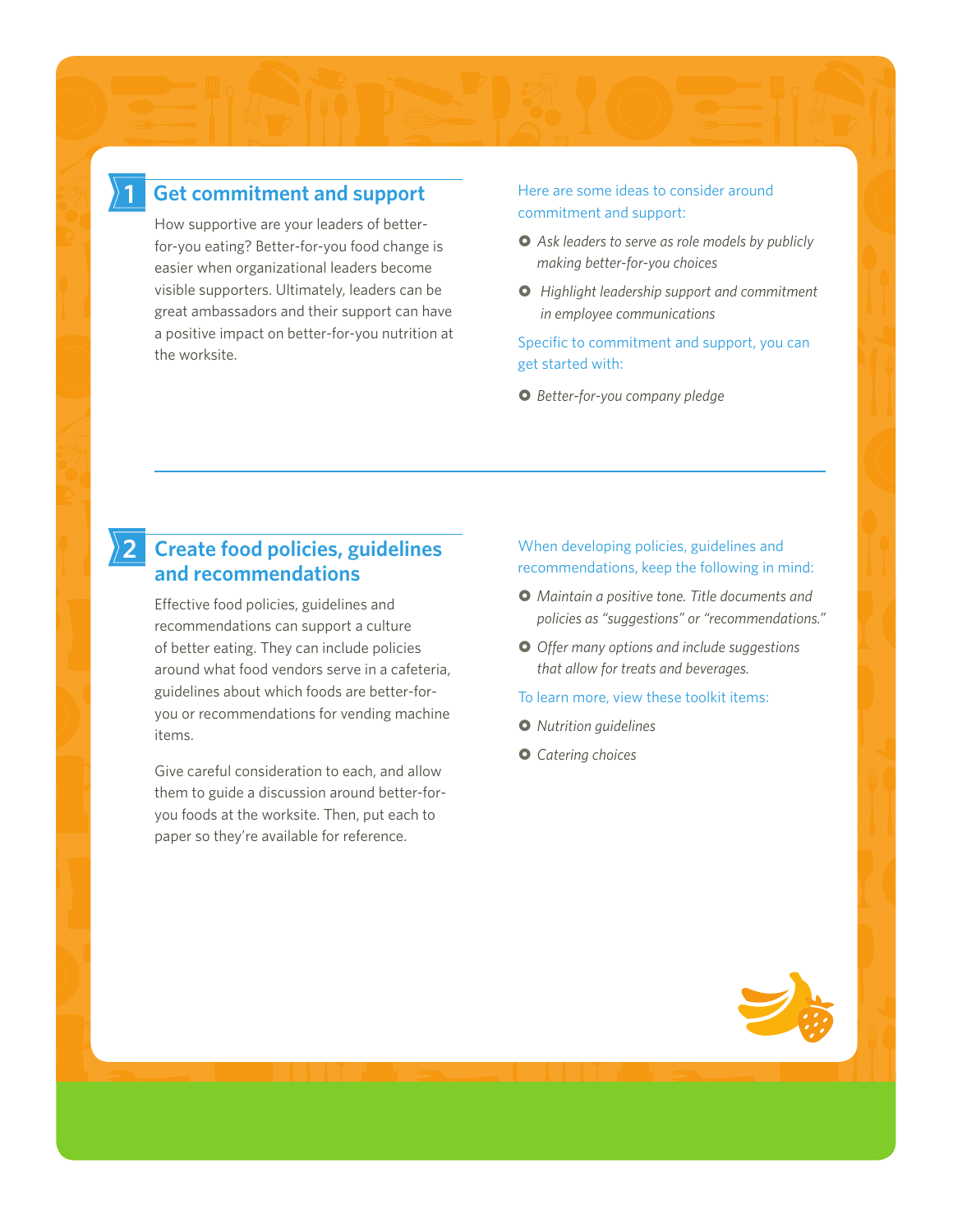#### **Establish food service and vending agreements 3**

Food service vendors can be valuable partners in making better-for-you change. To get them on board, explain what it is you're doing and why you're doing it. If appropriate, engage them in the planning process. Consider using contracts and agreements to ensure your partners understand and adhere to your worksite vision and change plan.

#### Some contract and provision ideas:

 *Ask your vendor about available vending and purchase technologies (e.g., vending machine rewards cards, user purchase history, payment methods, etc.)*

 *Reporting is not always provided by food service vendors. Ask your vendor about available reporting and how you can use it to make regular item changes. If appropriate, you can ask that reporting guarantees be added to your contract*

### For more information,download these toolkit pieces:

- *Vendor tips*
- *Vending plan-o-gram*
- *Vendor letter*

#### **Make the better choice an easy choice 4**

There are many ways you can engage employees to make the better choice and easy choice. For example, you can encourage better decision making by helping employees understand the link between food choices and overall health.

#### Here are some ways to engage employees:

- *Be mindful of portion control (e.g., smaller package sizes, serving utensils, to-go boxes, etc.)*
- *Consider where vending machines and cafeteria food are placed. You can make better-for-you items more prominent by placing them in high traffic areas.*

In addition, you can encourage employees to make better-for-you choices with the use of discount pricing strategies. For more information, check out these toolkit pieces:

- *Additional programs*
- *Pricing strategies*